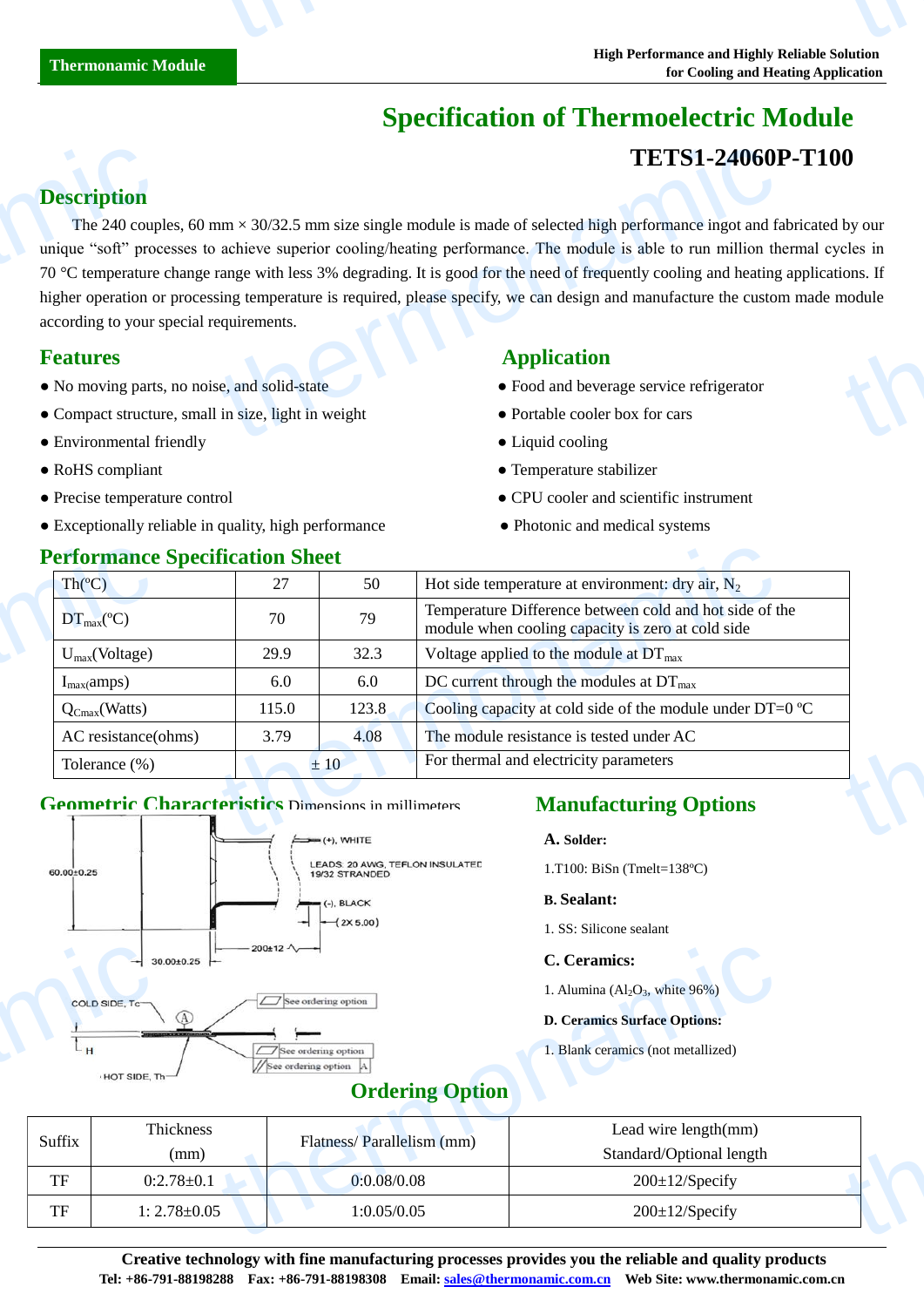# **Operation Cautions**

thermonamic

- Cold side of the module stuck on the object being cooled Operation below  $I_{max}$  or  $V_{max}$
- Hot side of the module mounted on a heat radiator Work under DC

# **Performance Curve**





Standard Performance Graph Qc= f(V)